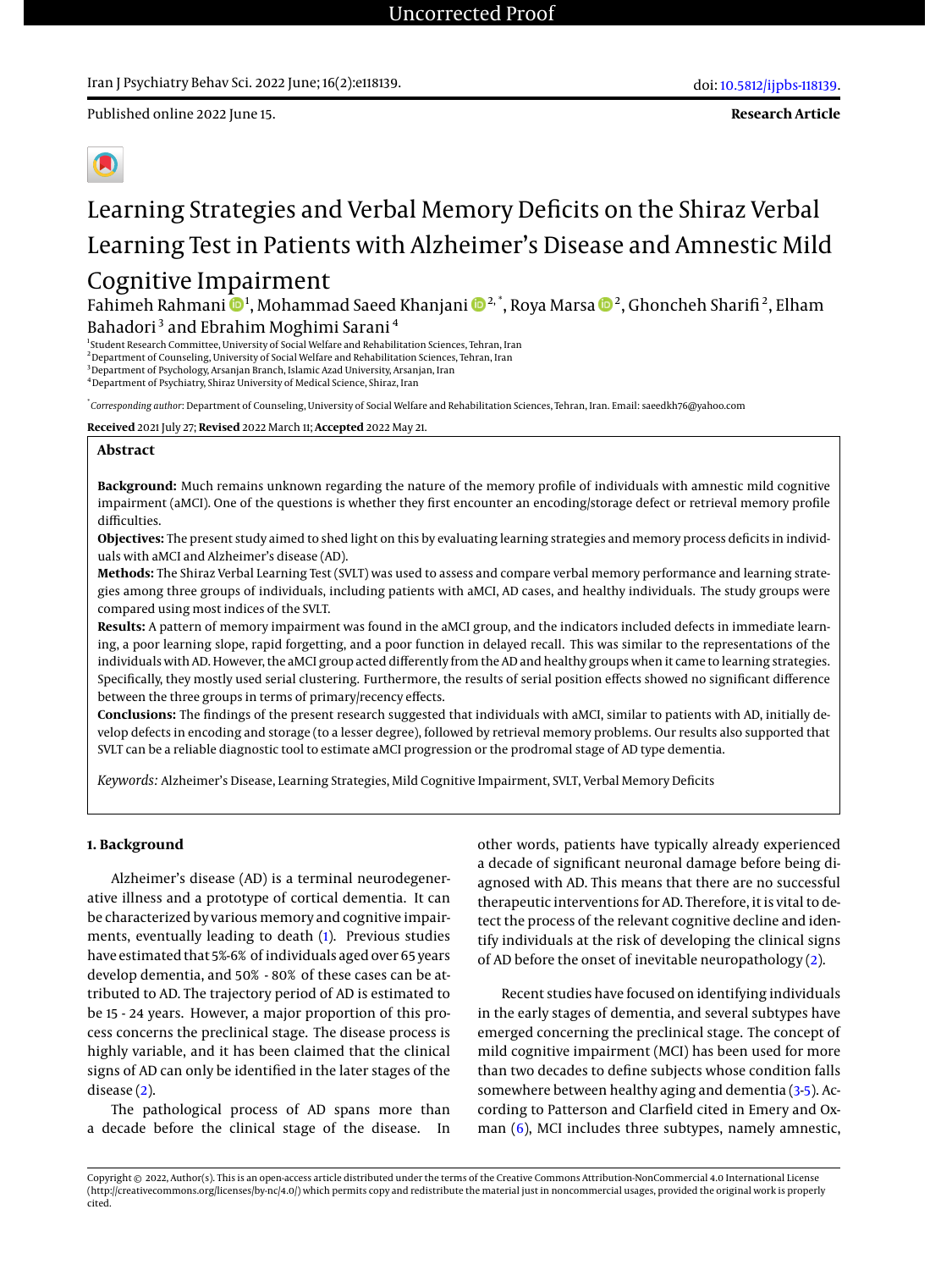multiple-domain mild impairment, and the unrelated single non-memory domain. Amnestic MCI (aMCI), often the main clinical criterion in the early diagnosis of AD, consists of deficits in learning, memory, and especially episodic memory, making it the focus of most research and clinical works [\(7-](#page-8-5)[10\)](#page-8-6). Research has shown that patients experiencing the preclinical stage of AD initially develop episodic memory impairment despite other cognitive abilities remaining intact for the most part. These impairments occur approximately 6 - 8 years before diagnosis. In addition to the negative impacts on learning and memory in the early stages of AD, patients gradually develop global cognitive impairments, further revealing the severity of memory impairment in such patients. It can be said that memory or verbal learnings are higher-order, multi-faceted cognitive abilities that depend on other cognitive functions, such as attention, language, and executive functions. As a result, it can be concluded that the longitudinal defects observed in episodic memory cannot solely be attributed to neuroanatomical abnormalities in the medial temporal lobe [\(8,](#page-8-7) [11\)](#page-8-8).

The California Verbal Learning Test (CVLT) is among the verbal memory tests that provide an in-depth assessment of and specific profile for verbal memory impairment in patients with aMCI and AD cortical dementia. Studies have revealed that cortical and subcortical neurodegenerative conditions, such as AD and Parkinson's disease, differ in degree and pathology. Therefore, the subgroups of memory profiles in these patients can be predicted using CVLT [\(10,](#page-8-6) [12\)](#page-8-9). While CVLT assesses overall learning and memory impairments, it can also be used for the in-depth analysis of the mechanisms involved in such impairments, for example, the type of learning strategies and their impact on the level of recall. This tool can be categorized as a shopping list learning test comprising five attempts encompassing immediate recall, free recall, and cued recall. The word list consists of four semantically distinct categories of vocabulary. The semantic structure of CVLT helps to understand and evaluate learning strategies in a way that is simply not possible by unrelated words. Effective learning using semantic structure involves the activation of word clusters from the same semantic group on the part of the test taker. Moreover, CVLT includes a cued recall task after the immediate free recall but before the delayed free recall. In the cued recall task, a test taker is tasked with recalling items from each of the four categories, which can further shed light on the test taker's semantic structure. This method facilitates both the recall and subsequent categorization of clusters. The structure of CVLT not only examines memory consolidation deficiencies but also helps assess acquisition problems [\(13\)](#page-8-10). The CVLT yields both quantitative memory and learning scores (e.g., the extent of

learning across trials 1 - 5, short delayed recall, and longdelayed recall) and qualitative descriptors which characterize memory functions (e.g., serial-position effects and recall consistency) [\(11\)](#page-8-8). Most memory tests only provide a single score to assess the memory of respondents, taking a merely quantitative approach to the evaluation of memory function. In contrast, CVLT-II is a quantitative and qualitative assessment that provides a strong characterization of subjects' learning and failure at learning and verbal items. This information is often valuable and used for different and often difficult diagnoses to assess the impact of memory impairment on an individual's daily life. Furthermore, the results of such tests can be used to design cognitive rehabilitation programs tailored to the strengths and weaknesses of patients' memory and learning [\(11\)](#page-8-8).

According to various studies, the qualitative memory function profiles and learning strategies of patients with AD in the CVLT and CVLT-II typically include poor memory function in immediate, short, and delayed recall, rapid amnesia, flat learning curves, impaired primary effect, elevated recency effect, low middle recall, and greater use of serial clustering strategies rather than semantic clustering, all of which pertain to recall consistency and poor learning slope [\(1,](#page-8-0) [11](#page-8-8)[-15\)](#page-8-11). Such memory impairments in patients with AD are usually associated with the initial involvement of the medial temporal lobe, which is the primary anatomical layer for encoding, storage, and consolidation of memory [\(14\)](#page-8-12). However, in the preclinical stages of AD or aMCI, the nature of the memory profile remains unrecognized. Numerous questions may arise on the difference between memory profiles in patients with AD compared to those with aMCI. For example, are mild impairments in patients' memory functions due to poor storage at the aMCI stage and encoding of the memory system? Another question is whether patients with AD experience retrieval deficits before encountering deficits in encoding and storage from the very early stages of the illness, similar to those with subcortical dementia [\(11\)](#page-8-8). The answers to such questions can help us better understand how the stages of memory function may change as a result of AD, expand our core knowledge of the matter, and achieve earlier and more accurate diagnoses of AD.

In this study, Shiraz Verbal Learning Test (SVLT), a test inspired by CVLT-II, was used to evaluate and characterize memory impairments and verbal learning profiles of patients with AD and aMCI. This test, similar to CVLT, can provide an in-depth assessment of the cognitive processes and learning strategies employed by patients with aMCI and AD [\(16\)](#page-8-13). This made SVLT a suitable tool for a more comprehensive assessment of process-oriented memory and verbal learning in patients with AD and aMCI. The aim was to better understand the nature of memory function, the ex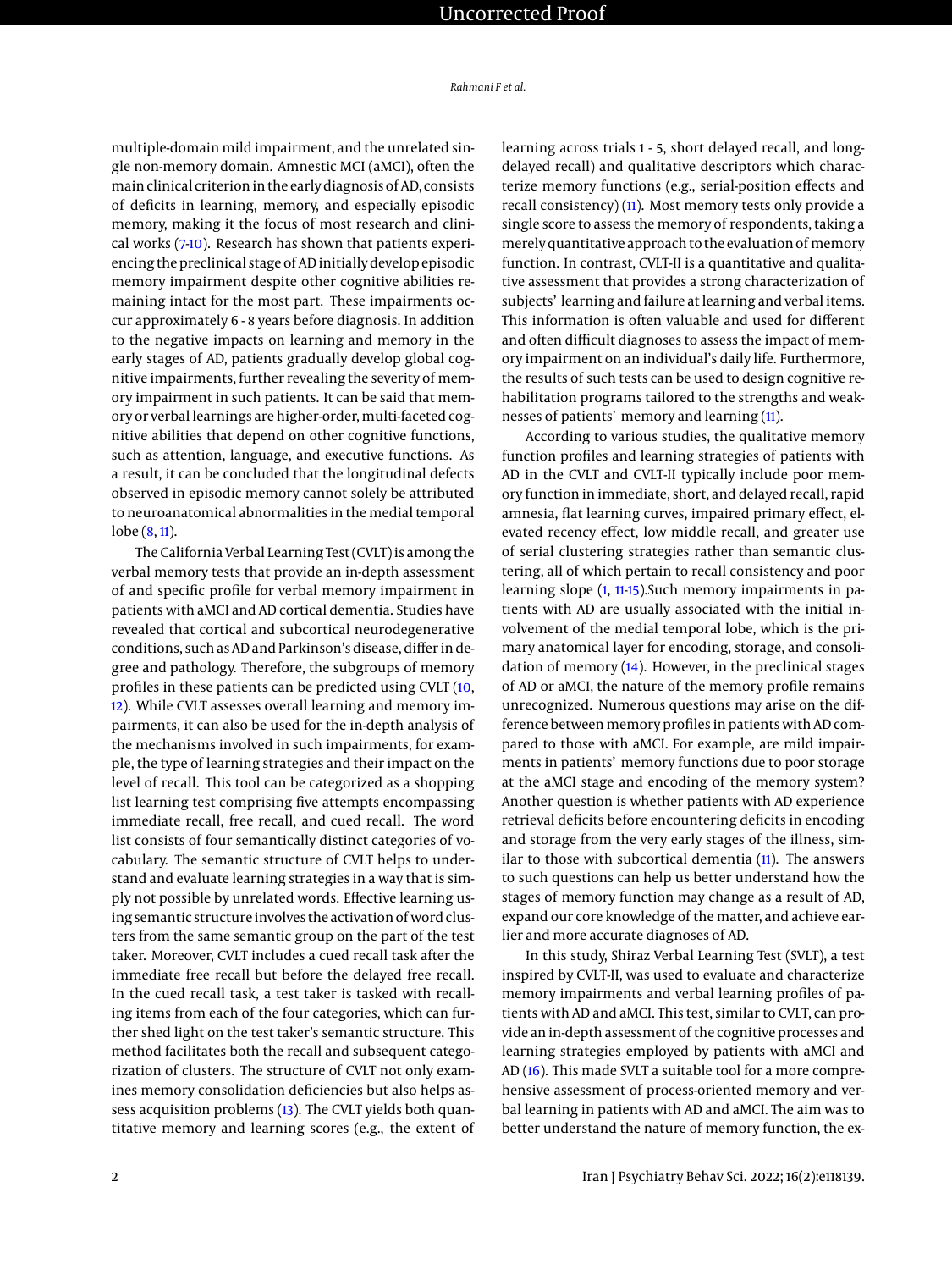tent of brain atrophy, and the area of neuropathology in these patients.

## **2. Objectives**

The present study was conducted to better understand learning strategies and memory process deficits in individuals with aMCI and AD.

# **3. Methods**

#### *3.1. Participants*

The present study was conducted on 197 subjects aged 60 - 90 years in three groups (64 patients with AD, 66 subjects with aMCI, and 67 healthy individuals) who were assessed from March to July 2021 at the clinics and nursing homes in Shiraz, Iran. The patients comprised individuals referring to psychiatric and neuropsychological evaluation clinics and nursing homes in Shiraz, Iran, and were selected voluntarily. The participants were assured of the confidentiality of their information.

The inclusion criteria for the AD group were a diagnosis of mild to moderate AD cortical dementia based on psychiatric and neurological diagnostic criteria (magnetic resonance imaging) and clinical psychology in accordance with the Diagnostic and Statistical Manual of Mental Disorders, Fifth Edition (DSM-5), SVLT, and Mini-Mental State Examination (MMSE). The exclusion criteria for the same group entailed the presence of mental health disorders (e.g., major depressive disorder) or neurological disorders (e.g., Korsakov or Huntington's disease) that could affect patients' cognition, as well as any type of aphasia.

The inclusion criteria for the aMCI group, derived from Patterson and Clarfield cited in Emery and Oxman [\(6\)](#page-8-4), comprised mental memory complaints (the benchmark for patients' mental complaints in this study was obtaining a mean  $\pm$  SD score of -1  $\pm$  -1.5 in the SVLT subscales), normal daily life activity, normal general cognitive function, abnormal memory for that age, and a lack of dementia. The exclusion criteria for the same group consisted of mental health disorders (e.g., major depressive disorder) or any cortical and subcortical dementia (e.g., AD or Huntington's disease) that influence patients' cognition, as well as any type of aphasia.

The control group was selected from Jahandidegan and Soroush daycare centers and nursing homes in Shiraz, Iran. The individuals in this group were matched with the patient groups in terms of different variables, such as age and educational level. The inclusion criteria for the control group encompassedan age of over 60 years, a high cut-off

score in the MMSE, the absence of mental health or neurological diseases, and a lack of any cognitive complaints.

As mentioned earlier, SVLT was devised based on CVLT-II (developed by Delis et al. in 2000 [\(12\)](#page-8-9)). Similar to CVLT, it evaluates the strategies and processes involved in the learning and recall of verbal items [\(16\)](#page-8-13). The adult version of this test is suitable for individuals aged 20 - 89 years old. The Persian version of SVLT showed excellent psychometric properties. Rahmani et al. [\(16\)](#page-8-13), using the test-retest and alternative form methods, found the reliability of the test to fall within the medium to high range (range of 29 - 94 for the main variable of SVLT). Moreover, measurements of the validity of the test indicated medium to high correlations with other learning and memory tests, including the Wechsler Memory Scale, with a range of 43 - 63 on the main variable of SVLT [\(16\)](#page-8-13).

The scales of SVLT include two shopping lists, simply called List A and List B, which were presented to the subject. This test examines the recall and recognition of words presented in different experiments. The test begins with a 5-attempt assessment of an individual's ability to recall List A, which includes 16 words falling under four vocabulary categories, namely vegetables, animals, means of transportation, and household items (four words per category). The interference list (i.e., List B), consisting of 16 words (four words per category), is also presented to the respondent in one attempt. After the free recall of List B, the subject is asked to recall List A items again freely. After 20 min, during which the non-verbal examinations can be performed, free recall, clue-based reminders, and List A recognition are measured. However, in SVLT, the components of learning slope and learning strategies are evaluated as follows:

(1) Learning slope: The SVLT, similar to CVLT-II, quantifies the learning slope by calculating the minimum regression line obtained from the correct response score throughout five immediate recall trials from List A. The slope of the regression line indicates the extent of new learning per effort. In addition to the total learning slope obtained by the rate of learning during all five immediate recall attempts, two new slope indicators for the CVLT-II are obtained as follows: learning slope from the first to the second attempt of List A, and learning slope from the second to the fifth attempt of List A. This new method measures the learning slope to assess changes in learning at different levels and can be helpful during immediate recall attempts  $(12).$  $(12).$ 

(2) Organizational strategies (i.e., serial clustering & semantic clustering): When encoding verbal information, SVLT evaluates two recall strategies, namely serial and semantic clustering. Serial clustering is used when the subject recalls the word list in the same order provided by the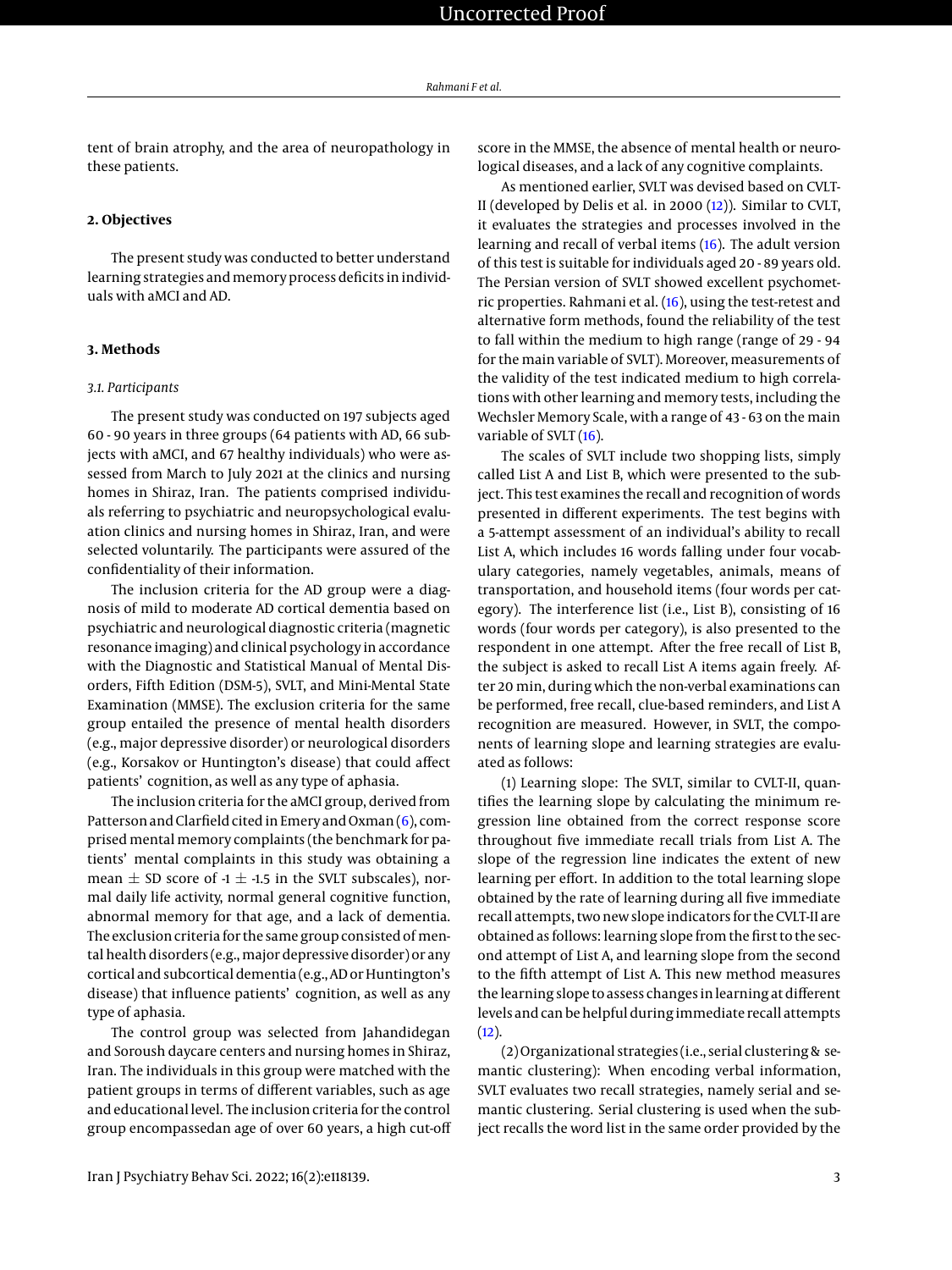examiner. Semantic clustering demonstrates the subject's ability to organize the words read into categorical groups.

(3) Serial position effects (primary-recency effects): This measure is obtained based on the subject's degree of recollection from the primary region and the recency region of List A. Another type of learning style involves memorizing words from different areas of the main list. For example, the respondent may be inclined to recall words coming up in the beginning, middle, or end of the main list (12). In SVLT, similar to CVT-II, the primacy and recency are defined as the first four and the last four words, respectively. Moreover, the eight words coming in between constitute the middle part of the list. This grouping was consistent with Salthouse's description of the average size of list sections based on his review of relevant texts cited in Delis et al. [\(12\)](#page-8-9).

(4) Recall consistency percentage: This percentage represents the extent of recalling the same words during the expression of a list of words. It is obtained by calculating the frequency of correct words recalled once in each of the first four trials of List A as well as in later attempts.

## *3.2. Procedure*

The study participants consisted of individuals referred to psychiatric and neuropsychological evaluation clinics and nursing homes in Shiraz, Iran. Considering the fact that the population variance was not available to estimate the sample size, the method of minimum sample size estimation for variance analysis tables  $2 \times 3$  (two genders and three groups) was used, resulting in 25 for each group. After the subjects or their guardians signed the informed consent, the MMSE and SVLT were administered to evaluate their memory performance. A trained examiner conducted these assessments in a quiet room in one session [\(17\)](#page-8-14).

### *3.3. Data Analysis*

Data analysis was performed using SPSS version 16 at the significance level of  $P < 0.05$ . The demographic characteristics (age, education, and gender) and neuropsychological data (MMSE, immediate recall, delayed recall trials, learning slope, and learning strategies) for the three participant groups (AD, aMCI, and healthy) were analyzed using the chi-squared test for the categorical data and the analysis of variance (ANOVA) followed by the Scheffe post hoc test for the numerical data with normal distribution and similar variance.

## **4. Results**

The demographic characteristics, namely age, gender, educational level, and MMSE scores, are listed in [Table 1.](#page-4-0) The chi-squared test results showed no significant difference between the three study groups in terms of gender distribution ( $\chi^2$  = 3.44, P = 0.17). The one-way ANOVA revealed that age and educational level [F  $(2, 1.37)$ , P = 0.35;  $F(2, 1.02)$ , P = 0.25, respectively] were not significantly different between the three groups (AD, aMCI, and controls). These findings indicated that the research groups were well-matched in demographic characteristics. Concerning cognitive functions, the results of MMSE [F (2, 307.2),  $P <$ 0.001] demonstrated that patients with AD and aMCI had a significantly lower cognitive function compared to the healthy group. The Scheffe post hoc test was also used to examine the between-group differences, the results of which indicated significant differences between all study groups  $(Scheffe, P < 0.001; Table 1).$  $(Scheffe, P < 0.001; Table 1).$  $(Scheffe, P < 0.001; Table 1).$ 

In order to evaluate the differences in encoding and the extent of immediate recall, the number of raw words correctly recalled from List A on the first trial, the fifth trial, and trials 1 - 5 cumulatively, as well as the number of words correctly recalled from List B, were measured and compared between the study groups. Furthermore, we evaluated the encoding and learning curve by comparing four types of learning slopes (learning slope for trials 1 - 2, 2 - 5, 1 - 3, and 3 - 5) between the study groups. [Table 2](#page-4-1) summarizes the mean  $\pm$  SD raw scores of the immediate recall trials variables between the AD, aMCI, and normal groups. The results of one-way ANOVA demonstrated that the number of the words from list A correctly remembered in List A trial 1, List A trial 5, list A trials 1 - 5, along with the recalled List B words  $[F(2, 42.7), P < 0.001, F(2, 158.4), P < 0.001; F(2, 143.4),$  $P < 0.001$ ; F(2, 36.2), P < 0.001, respectively] were all significantly lower among patients with AD and aMCI compared to the healthy participants. The results of the Scheffe test also showed a significant difference between all research groups (Scheffe,  $P < 0.001$ ; [Table 2\)](#page-4-1).

The ANOVA results also revealed significant differences between the study groups regarding all four types of learning slopes [F (2, 13.8), P < 0.001, F (2, 29.6), P < 0.001; F  $(2, 37.8)$  P < 0.001; F  $(2, 9.6)$ , P < 0.001, respectively]. The Scheffe post hoc test also indicated significant differences (Scheffe, P < 0.001) in terms of all four variables of learning slope (i.e., trials 1 - 2, 2 - 5, 1 - 3, and 3 - 5) between the control group and the other two groups. However, the AD and aMCI groups were not significantly different in any of the four variables (Scheffe,  $P > 0.05$ ; [Table 2\)](#page-4-1). Individuals typically use two types of clustering to recall words, namely semantic clustering (semantic response style) and serial clustering (responding in the same order as the word list). Patients with AD and MCI may experience learning difficulties, as indicated by the insufficient use of learning strategies. They may recall target words in the same manner stated by the examiner.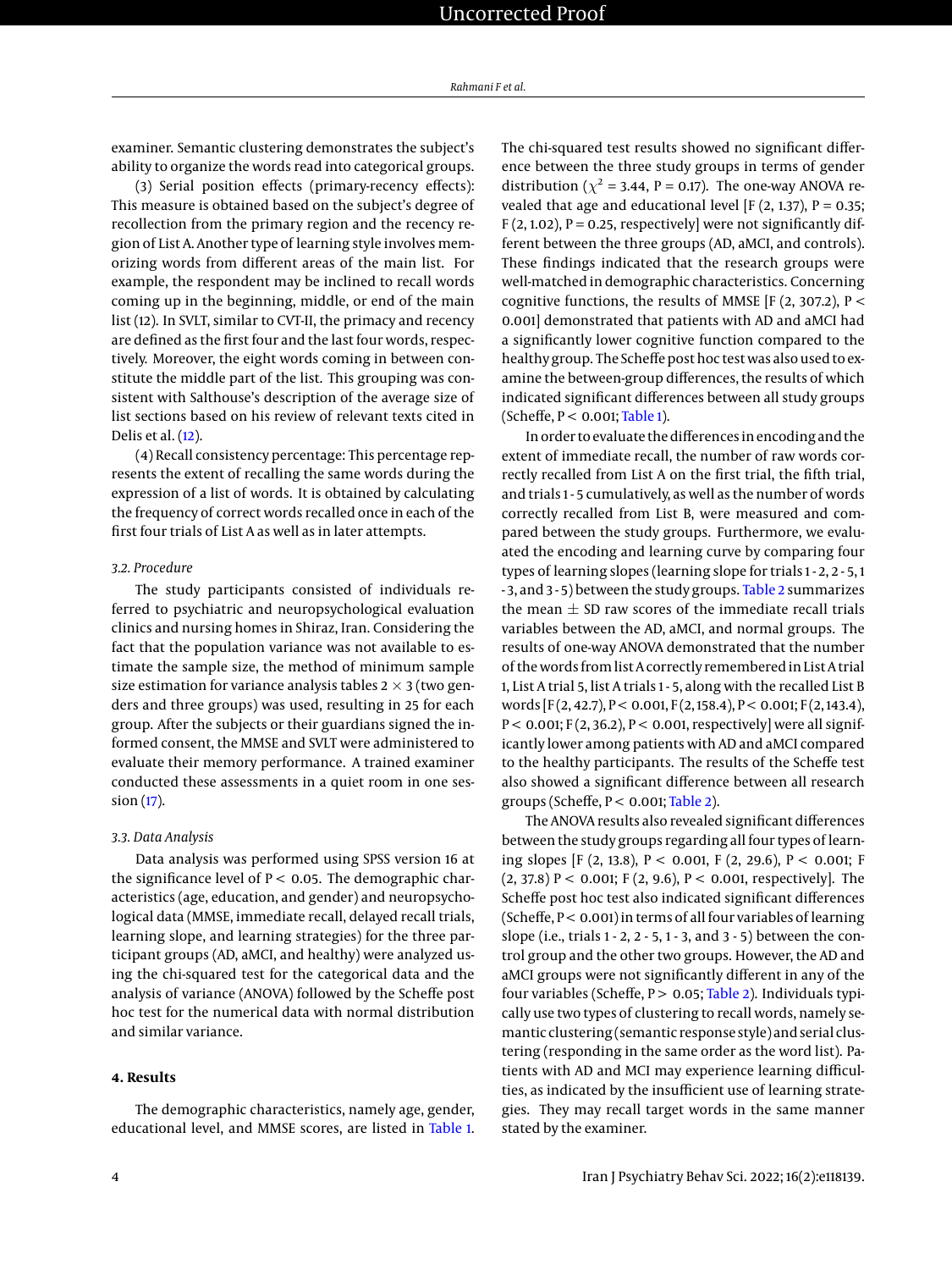*Rahmani F et al.*

<span id="page-4-0"></span>

| Table 1. Demographic and Baseline Characteristics <sup>a</sup> |                         |                         |                         |                    |                            |  |
|----------------------------------------------------------------|-------------------------|-------------------------|-------------------------|--------------------|----------------------------|--|
| Variable                                                       | $AD(n=64)$              | $AMCI(n=66)$            | Normal ( $n = 67$ )     | P-Value            | <b>Post Hoc Test</b>       |  |
| Age                                                            | $69.2 \pm 8.5(61-90)$   | $69.6 \pm 7.1(62 - 85)$ | $67.5 \pm 7.3(60-89)$   | 0.25 <sup>b</sup>  |                            |  |
| Gender % (FM)                                                  | 51.6/48.4               | 40.9/59.1               | 55.9/44.1               | 0.17 <sup>c</sup>  |                            |  |
| Education                                                      | $9.34 \pm 3.6(6-18)$    | $9.56 \pm 4.2(6-20)$    | $10.3 \pm 3.6$ (6 - 18) | $0.35^{b}$         |                            |  |
| <b>MMSE</b>                                                    | $17.7 \pm 2.6(13 - 22)$ | $22.6 \pm 2.1(19-25)$   | $27.1 \pm 1.7(22 - 30)$ | 0.001 <sup>b</sup> | N > aMCI > AD <sup>d</sup> |  |

Abbreviations: N, normal; aMCI, amnestic mild cognitive impairment; AD, Alzheimer's disease; MMSE, Mini-Mental State Examination

 $^{\text{a}}$  Values are mean  $\pm$  SD, except gender.

<sup>b</sup> ANOVA  $\mathfrak{c}$   $\chi^2$ 

<sup>d</sup> Posthoc comparisons, Scheffe test, P < 0.05

<span id="page-4-1"></span>

| Table 2. Immediate Recall (Learning and Encoding) on the SVLT |                 |                 |                     |                    |                            |
|---------------------------------------------------------------|-----------------|-----------------|---------------------|--------------------|----------------------------|
| <b>SVLT Measures</b>                                          | $AD(n=64)$      | aMCI $(n=66)$   | Normal ( $n = 67$ ) | P-Value            | <b>Post Hoc Test</b>       |
| List A trial 1                                                | $3.35 \pm 2.09$ | $4.6 + 1.4$     | $5.80 + 1.86$       | 0.001 <sup>b</sup> | N > aMCI > AD <sup>c</sup> |
| List A trial 5                                                | $5.79 \pm 2.01$ | $8.46 \pm 2.7$  | $12.5 \pm 2.4$      | 0.001 <sup>b</sup> | N > aMCI > AD <sup>c</sup> |
| List A trial 1-5                                              | $25.1 \pm 7.52$ | $35.1 + 7.48$   | $49.5 \pm 9.73$     | 0.001 <sup>b</sup> | N > aMCI > AD <sup>c</sup> |
| List B                                                        | $2.92 \pm 1.76$ | $4.71 \pm 1.69$ | $5.61 \pm 2.02$     | 0.001 <sup>b</sup> | N > aMCI > AD <sup>c</sup> |
| Learning slope trial 1-2                                      | $1.42 \pm 2.3$  | $1.87 \pm 1.49$ | $3.07 \pm 1.73$     | 0.001 <sup>b</sup> | N > aMCI > AD <sup>c</sup> |
| Learning slope trial 2-5                                      | $0.36 \pm 0.6$  | $0.52 \pm 0.79$ | $1.19 \pm 0.55$     | 0.001 <sup>b</sup> | N > aMCI > AD <sup>c</sup> |
| Learning slope trial 1-3                                      | $0.96 \pm 1.2$  | $1.36 \pm 0.78$ | $2.41 \pm 0.96$     | 0.001 <sup>b</sup> | N > aMCI > AD <sup>c</sup> |
| Learning slope trial 3-5                                      | $0.25 \pm 0.92$ | $0.30 \pm 1.27$ | $0.93 \pm 0.71$     | 0.001 <sup>b</sup> | N > aMCI > AD <sup>c</sup> |

Abbreviations: N, normal; aMCI, amnestic mild cognitive impairment; AD, Alzheimer's disease

 $^{\rm a}$  Values are mean  $\pm$  SD.

<sup>b</sup> ANOVA  $c$  Posthoc comparisons, Scheffe test,  $P < 0.05$ 

However, when employing semantic clustering, the subject applies an active strategy to reorganize words based on categorical groupings. Such techniques help facilitate the retrieval process of the word list, especially in cases where free recall is impaired. The semantic clustering and serial clustering indicators were calculated via the extent of learning (total learning). Based on the results of one-way ANOVA, the AD, aMCI, and normal groups had significant differences in terms of employing total semantic and serial clustering [F (2, 6.67),  $P < 0.001$ ; F (2, 4.05), P < 0.05, respectively]. Scheffe test indicated that individuals with MCI used the total semantic clustering method less frequently than the normal group, and this difference was statistically significant (Scheffe,  $P < 0.001$ ). There was also a significant difference in the mean scores of the total serial clustering measurements between the AD and aMCI groups (Scheffe,  $P < 0.05$ ; [Table 3\)](#page-5-0).

The evaluation of words order recall patterns in trial 1 List A demonstrated that the AD and MCI groups showed primacy (31.5%, 35.4%), middle (43.4%, 39.4%), and recency (25.6%, 23.6%) response patterns similar to those of the normal group (primary: 33.2%; middle: 43.3%, recency: 23.6%),

and the observed difference was not significant [F (2, 0.18),  $P = 0.83$ ; F (2, 0.35), P = 0.7; F (2, 0.34), P = 0.71; respectively]. Similarly, the results of the analysis of words order recall patterns pertaining to all learning trials (trials 1 - 5) suggested no significant difference between the AD, aMCI, and control groups (27.1%, 26.4%, and27.5%: primary; 46.7%, 48.4%, and 47.9%: middle; and 25.8%, 25.4%, and 24.3% recency, respectively) in terms of applying response patterns  $[F (2, 0.46), P = 0.63; F (2, 0.65), P = 0.52; F (2, 0.11), P = 0.89;$ respectively; [Table 3\]](#page-5-0).

In contrast, the research groups were significantly different regarding recall consistency [F  $(2, 18.9)$ , P < 0.001]. The results of the Scheffe test also revealed a significant difference between the normal/aMCI, normal/AD, and aMCI/AD pairs concerning recall consistency (Scheffe, P < 0.001; [Table 3\)](#page-5-0). [Table 4](#page-6-0) presents the mean  $\pm$  SD raw scores of the delayed-recall trials (short-delay free recall, shortdelay cued recall, long-delay free recall, long-delay cued recall, and delayed retention rate) between the AD, aMCI, and normal groups. One-way ANOVA showed that the differences between the mean scores of these five variables were significant [F(2, 209.1), P < 0.001; F(2, 260.8), P < 0.001; F(2,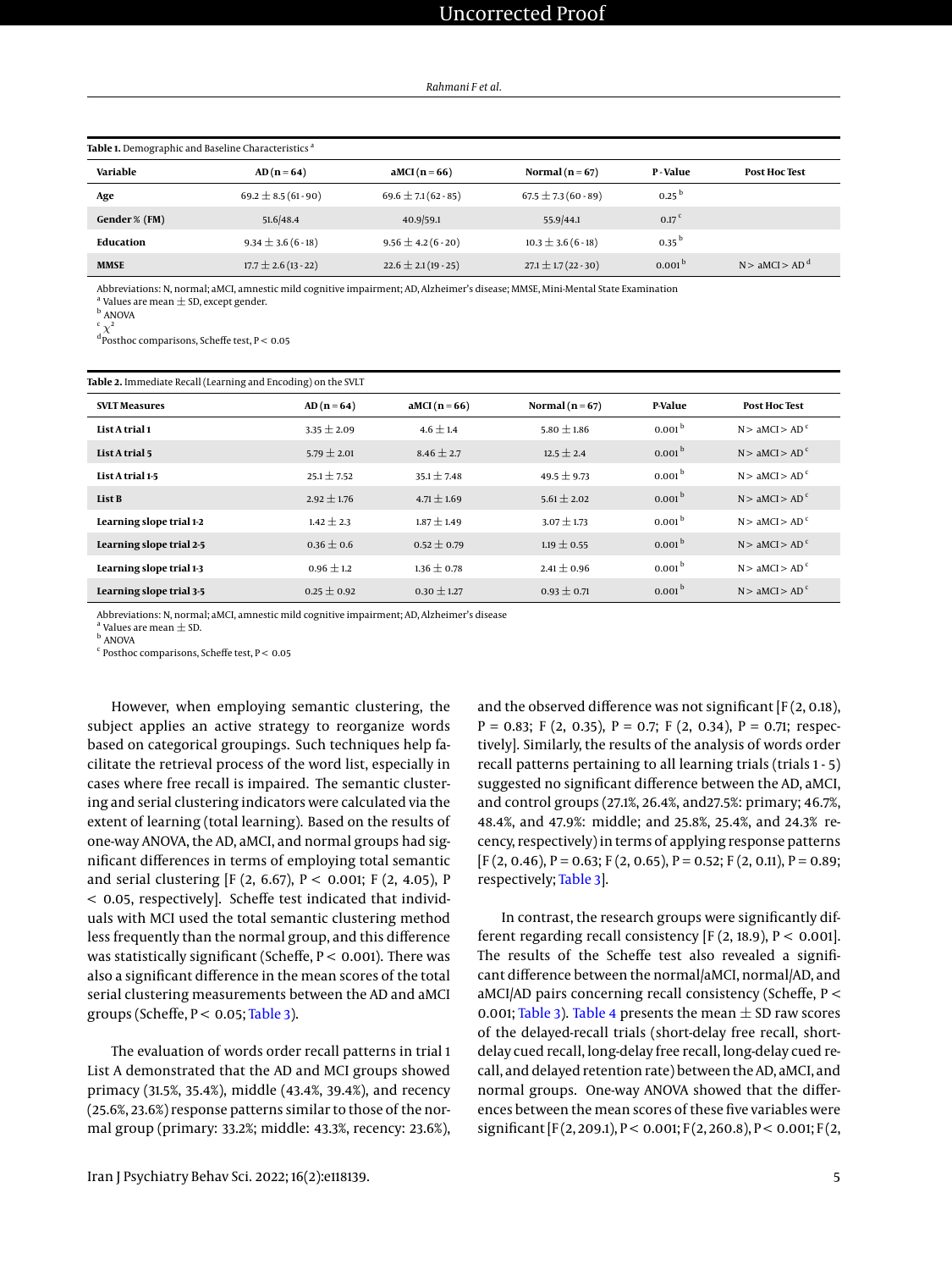| Rahmani F et al. |  |
|------------------|--|
|------------------|--|

<span id="page-5-0"></span>

| Table 3. Learning Strategies on the SVLT <sup>a</sup> |                  |                  |                     |                    |                            |
|-------------------------------------------------------|------------------|------------------|---------------------|--------------------|----------------------------|
| <b>SVLT Measures</b>                                  | $AD(n=64)$       | aMCI $(n=66)$    | Normal ( $n = 67$ ) | <b>P-Value</b>     | <b>Post Hoc Test</b>       |
| Semantic clustering 1-5                               | $0.12 \pm 0.57$  | $-0.11 \pm 0.64$ | $0.39 \pm 1.06$     | 0.002 <sup>b</sup> | N > a MCI <sup>c</sup>     |
| Serial clustering 1-5                                 | $-0.18 \pm 0.38$ | $0.09 \pm 0.56$  | $-0.05 \pm 0.66$    | 0.01 <sup>b</sup>  | AMCI > AD <sup>c</sup>     |
| Primary recall trial 1                                | $35.4 \pm 27.8$  | $31.5 \pm .22.3$ | $33.2 \pm 16.7$     | 0.63 <sup>b</sup>  |                            |
| Middle recall trial 1                                 | $39.4 \pm 25.8$  | $43.4 \pm 23.3$  | $43.3 \pm 17.8$     | $0.52^{b}$         |                            |
| Recency recall trial 1                                | $23.6 \pm 26.4$  | $25.6 \pm 22.4$  | $23.6 \pm 18.8$     | 0.89 <sup>b</sup>  |                            |
| Primary recall trial 1-5                              | $27.1 \pm 16.4$  | $26.4 \pm .8.71$ | $27.5 \pm 5.46$     | $0.83^{b}$         |                            |
| Middle recall trial 1-5                               | $46.7 \pm 16.33$ | $48.4 \pm 11.4$  | $47.9 \pm 7.70$     | 0.70 <sup>b</sup>  |                            |
| Recency recall trial 1-5                              | $25.8 \pm 14.9$  | $25.4 \pm 10.9$  | $24.3 \pm 6.42$     | 0.71 <sup>b</sup>  |                            |
| <b>Recall consistency</b>                             | $66.5 \pm 15.9$  | $73.5 \pm 14.1$  | $81.3 \pm 11.5$     | 0.001 <sup>b</sup> | N > aMCI > AD <sup>c</sup> |

Abbreviations: N, normal; aMCI, amnestic mild cognitive impairment; AD, Alzheimer's disease

a Values are mean  $+$  SD.

<sup>b</sup> ANOVA

<sup>c</sup> Posthoc comparisons, Scheffe test, P < 0.05

220.8), P < 0.001; F (2, 251.8), P < 0.001; F (2, 57.2), P < 0.001]. in addition, the Scheffe test revealed significant differences between all three group pairs (normal/aMCI, normal/AD, and aMCI/AD) in all the aforementioned subscales, namely short-delay free recall, short-delay cued recall, long-delay free recall, long-delay cued recall, and delayed retention rate (Scheffe, P < 0.001).

#### **5. Discussion**

The early detection of MCI in individuals who report subjective cognitive complaints and the evaluation of the gradual process of cognitive decline in these patients is critical in the realm of dementia research [\(18\)](#page-8-15). One of the most common methods to understand the memory profile in this group of individuals is using verbal learning assessment tests, such as CVLT [\(19\)](#page-8-16). Therefore, in the present study, three research groups, including people with AD, individuals with aMCI, and a control group consisting of healthy people employed to assess and achieve a better understanding of the multiple learning and memory strategies. Also, to investigate whether the disability characteristics and memory performance profile of patients with AD (e.g., rapid forgetfulness, poor recall, and poor learning strategies) could also be found in patients with aMCI, we used the SVLT, a test that is similar to the CVLT which is capable of measuring these indicators.

### *5.1. Immediate Recall Trials (Learning and Encoding)*

The findings of the present study indicated that patients with aMCI had significantly weaker learning and encoding performance compared to the control group. This was evident in List A trial 1, List A trial 5, List A trials 1 -

5, List B, learning slope trials 1 - 2, learning slope trials 2 - 5, learning slope trials 1 - 3, and learning slope trials 3 - 5. On the other hand, they performed significantly better than the AD group. These findings are consistent with previous studies highlighting that patients with aMCI, similar to AD cases, had below-average learning performance, storage, and encoding [\(10-](#page-8-6)[14,](#page-8-12) [20,](#page-8-17) [21\)](#page-8-18). As demonstrated by CVLT, healthy individuals greatly vary when it comes to new learning during immediate recall attempts depending on their emotional states or cognitive abilities. Accordingly, people with anxiety or depression may perform poorly in the first trial of List A because List A is read for the first time, and they do not know how long the list may be. Such ambiguity can make them feel highly anxious. This reaction can interfere with their ability to recall words. However, after the first attempt, they recognize that the list is limited and manageable, so they may remain calm and perform normally. These individuals perform poorly only on the first attempt. Consequently, they typically generate a moderate to high learning slope during trials 1 - 5, especially during trials 1 - 2 [\(12\)](#page-8-9).

In contrast, patients with central frontal lobe injuries or AD (in the preclinical or early stages of the disease) may achieve normal or near-normal scores on the first and second trials of List A. However, they usually end up performing poorly in the subsequent attempts. These individuals are typically observed as quickly reaching a steady-state or plateau in learning. Their auditory attention span (assessed in the first attempt of List A) may be adequate, and their learning slope from trial 1 to trial 2may be acceptable. However, they often perform poorly on the total learning slope pertaining to trials 1 - 5 and especially trials 2 - 5. Patients with cortical dementia, such as those with AD or Ko-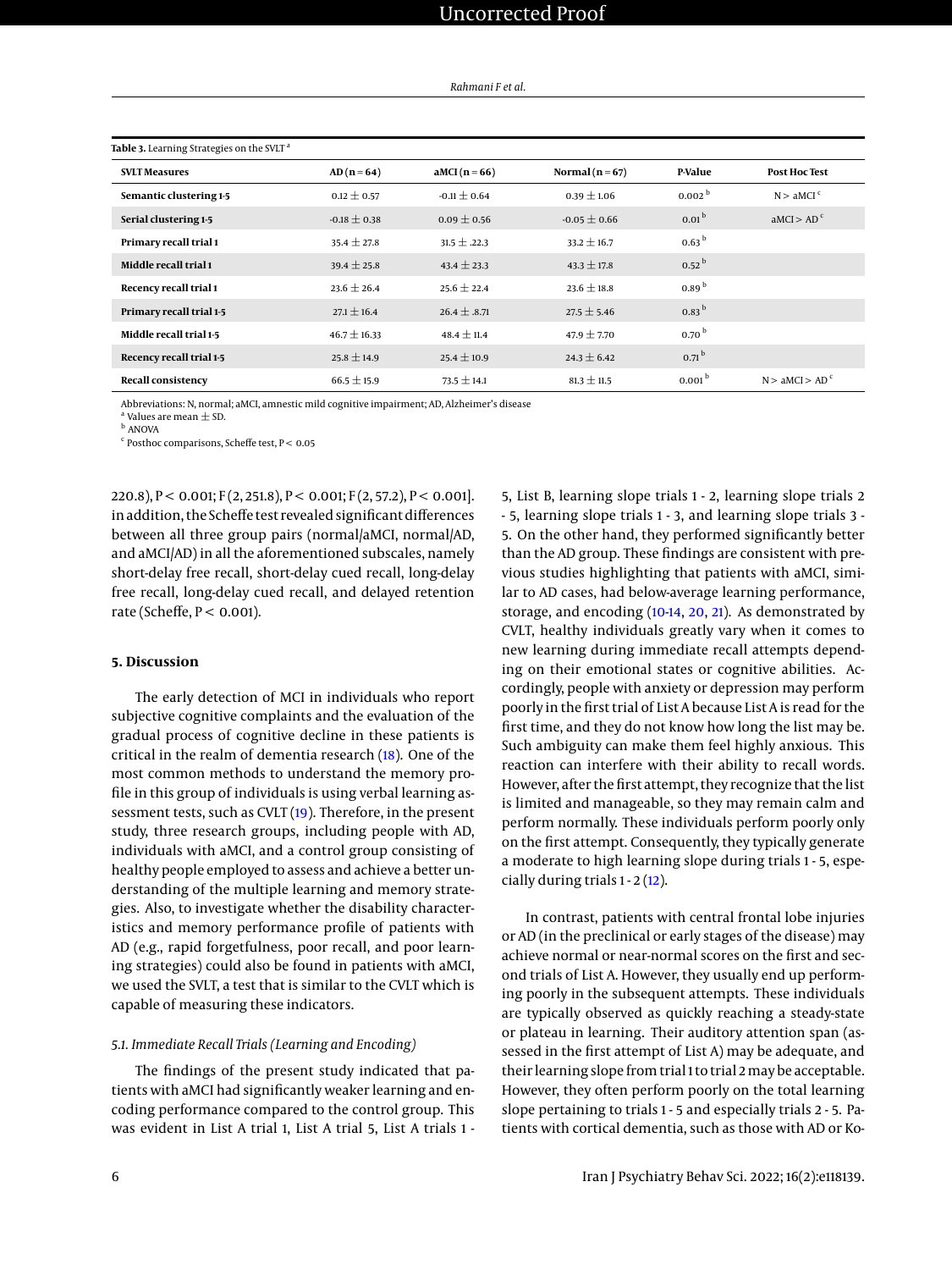*Rahmani F et al.*

<span id="page-6-0"></span>

| Table 4. Delayed-Recall Trials (Memory) on the SVLT |                 |                 |                     |                    |                            |
|-----------------------------------------------------|-----------------|-----------------|---------------------|--------------------|----------------------------|
| <b>SVLT Measures</b>                                | $AD(n=64)$      | $aMCI(n=66)$    | Normal ( $n = 67$ ) | P-Value            | <b>Post Hoc Test</b>       |
| Short delay free recall                             | $2.78 \pm 1.78$ | $5.46 + 1.89$   | $10.7 + 2.86$       | 0.001 <sup>b</sup> | N > aMCI > AD <sup>c</sup> |
| Short delay cued recall                             | $4.3 \pm 1.85$  | $7.22 \pm 1.86$ | $12.1 + 2.27$       | 0.001 <sup>b</sup> | N > aMCI > AD <sup>c</sup> |
| Long delay free recall                              | $2.20 \pm 2.21$ | 5.80 $\pm$ 2.71 | $11.5 + 2.68$       | 0.001 <sup>b</sup> | N > aMCI > AD <sup>c</sup> |
| Long delay cued recall                              | $4.06 \pm 1.89$ | $7.59 \pm 2.03$ | $12.3 \pm 2.31$     | 0.001 <sup>b</sup> | N > aMCI > AD <sup>c</sup> |
| Delayed retention rate                              | $32.3 \pm 37.1$ | $65.1 \pm 33.1$ | $88.9 \pm 17.1$     | 0.001 <sup>b</sup> | N > aMCI > AD <sup>c</sup> |

Abbreviations: N, normal; aMCI, amnestic mild cognitive impairment; AD, Alzheimer's disease

 $^{\text{a}}$  Values are mean  $\pm$  SD.

<sup>b</sup> ANOVA

<sup>c</sup> Posthoc comparisons, Scheffetest, P < 0.05

rsakov syndrome, who have moderate to severe coding defects, often fail to demonstrate the evidence of meaningful new learning at any stage of the five learning trials. This performance pattern is known as flat learning, and in these groups, none of the different types of learning slopes (e.g., trials 1 - 2, 2 - 5, and 1 - 5) showed any changes in learning  $(12)$ .

One specific pattern of episodic memory impairment is known as the amnesia of the hippocampal type, which is the main clinical criterion for the early diagnosis of AD. The main features of this amnesia profile are poor learning ability and rapid memory impairment over a relatively short period. It is usually associated with the initial instance of medial temporal lobe involvement [\(14\)](#page-8-12). The nature of the memory profile of patients at the preclinical stage of AD or aMCI seems to be similar to that of AD cases in terms of defects in coding and learning disabilities.

#### *5.2. Learning Strategies*

The obtained results revealed no significant difference between the AD and control groups in terms of serial/semantic clustering. However, patients with aMCI used more serial clustering strategies than semantic clustering approaches in the control and AD groups, and this difference was significant. This finding was in line with those of previous studies that suggested patients with aMCI used fewer semantic clustering strategies than cognitively sound participants as well as people with AD (11, 13, 19). On the other hand, it was inconsistent with the results of Delis et al. [\(12\)](#page-8-9). They argued that patients with AD were similar to those with aMCI intending to use semantic clustering strategies less frequently and ineffectively [\(11\)](#page-8-8).

Studies have reported that defects in semantic memory (which helps to understand concepts, word meanings, and factual knowledge) are associated with neuropathological alternations in the inferolateral temporal neocortex. However, impairments in proper learning strategies (which fall under the category of executive functions)

are related to the neocortical degeneration of the frontal lobes. Several imaging studies have indicated that the prefrontal cortex is linked to organizational strategies, which can help improve episodic memory  $(11)$ . Therefore, the higher serial clustering ratios in patients with aMCI seem to result from damage to the frontal lobe and subsequent dysfunction. However, because patients with AD were only capable of recalling a few words (usually three or four words) per trial, it was challenging to adjudge the presence of any particular learning strategy.

The group comparison results showed that the participants with AD and aMCI had similar primacy-recency effects (a word order recall pattern in learning trials) to the healthy individuals. This finding was inconsistent with the previous findings [\(10-](#page-8-6)[12\)](#page-8-9). Individuals with optimal learning skills usually remember most of the words in the first (primacy) and last (recency) sections. This phenomenon is called the primacy-recency effect, occurring with varying degrees of semantic or serial clusters. The words at the beginning of the list often receive more practice time than those in the middle of the list. Consequently, they are more likely to be recalled. Moreover, the words at the end of the list are repeated through short-term memory, causing them to be often recalled by the subject. The most challenging words to remember are in the middle of the list. One explanation for this problem is that the anterograde interference of words at the beginning of the list and the retrograde interference of words at the end of the list may prevent the recall of words in the middle of the list [\(12\)](#page-8-9).

Average to above-average recall of words in the first and middle sections of the list can indicate strong learning skills, as it demonstrates that the individual has coded these words in their long-term memory. However, the most straightforward words on the list to remember during learning attempts are those at the bottom of the list (a phenomenon referred to as recency recall). A person can recall these words from their short-term memory without any encryption in the long-term memory. Patients with se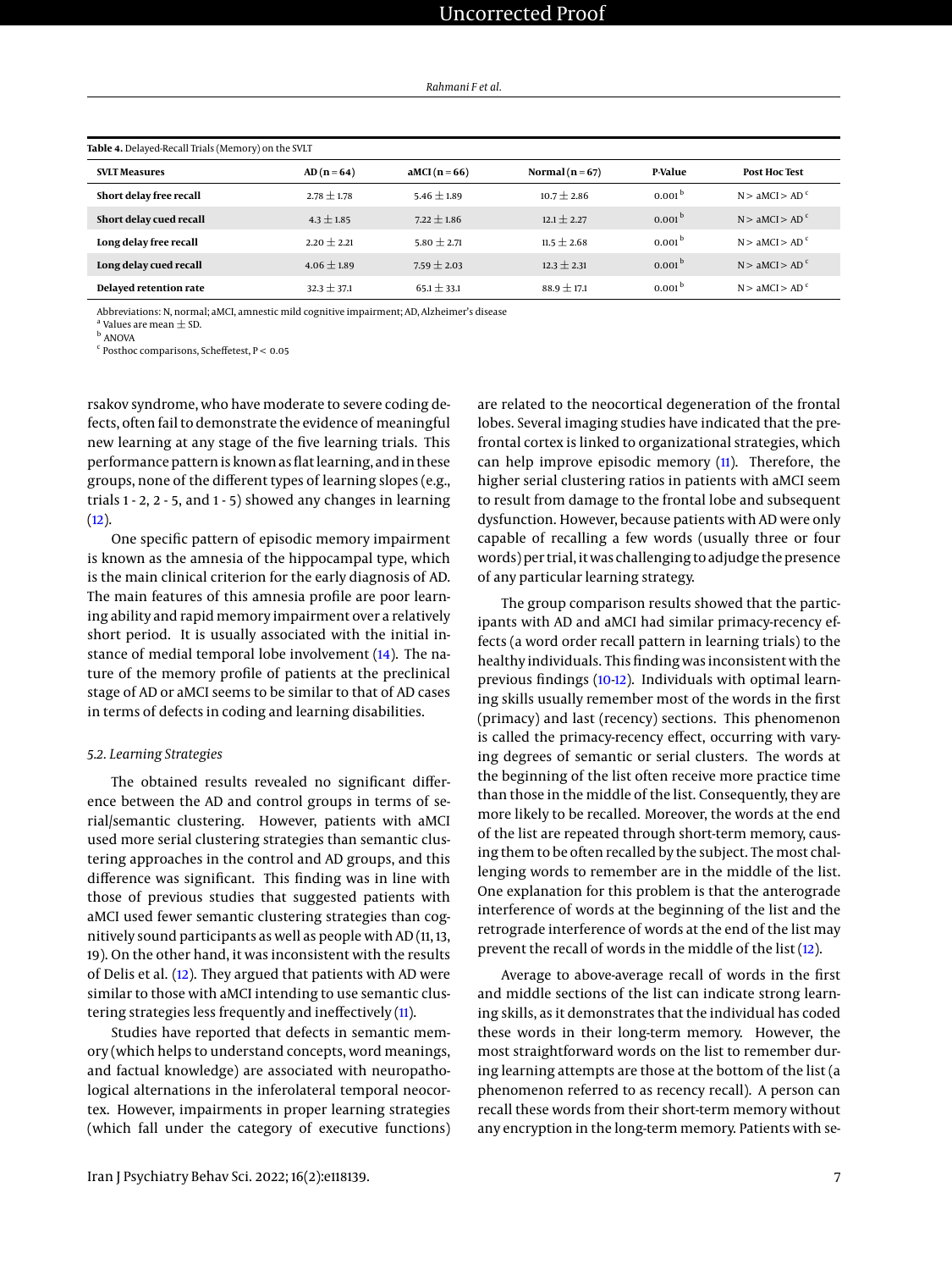vere coding deficits mostly recall words from the last part of the list. Such data suggest that they are using a passive recall strategy as they demonstrate rote learning of items repeated in their short-term memory. Studies have revealed that this passive style is characteristic of patients with AD, Korsakoff syndrome, or left hippocampal/left temporal lobe injuries (12). Taking into account previous findings along with the results of the present study, it can be deduced that the condition of our patient groups was more likely to fall under the category of preclinical/mild AD. Therefore, their performance concerning a word's position on the list was similar to the healthy participants.

A comparison of recall consistency between the three research groups revealed another important finding. Patients with aMCI had significantly lower memory stability than the control group. However, they presented significantly better performance and higher stability than the AD group. This finding is consistent with Delis et al. [\(12\)](#page-8-9) and Grenfell-Essam et al. [\(22\)](#page-8-19), who suggested that patients with organic brain disorders have inconsistent or unstable memory.

Previous studies have shown that patients with organic brain disorders are usually inconsistent in the extent of memorization of the same words during the recital of a list. This group of patients has limited learning ability and employs incorrect learning strategies. As a result, theymay recall words inconsistently. The inconsistent or unstable recall is usually due to issues with the frontal lobe. Such individuals often respond to the repeated presentation of words in a list as if they were new and being read for the first time. Luria addressed these problems as an "inability to retain the plan of memorizing" [\(12\)](#page-8-9).

### *5.3. Delayed-Recall Trials (Memory and Retrieval Processes)*

The results of delayed recall trials (i.e., storage and retrieval) suggested that patients with aMCI had significantly lower performance than the controls in all five variables (short-delay free recall, short-delay cued recall, longdelay free recall, long-delay cued recall, and delayed retention rate). Nonetheless, they performed significantly better than the AD group in these metrics. These results are in line with those of previous studies, suggesting that delayed recall scores may be one of the best predictors of AD [\(7,](#page-8-5) [10,](#page-8-6) [11\)](#page-8-8). Rapid forgetting and deficits in long-term storage are characteristic of numerous neurological disorders. Therefore, this can be considered a standard measurement method  $(12)$ .

Studies using CVLT have indicated that most neurological groups with severe retrieval defects demonstrate impairments in free recall and cued recall, despite their normal or close to normal functions in the recognition segment. One reason individuals with retrieval defects cannot make disproportionate improvements in cued recall compared to free recall might be that both types of retrieval attempts, as the name implies, require correct word retrieval. In contrast, there is no need for this when it comes to recognition  $(11, 12)$  $(11, 12)$  $(11, 12)$ . This may lead to mistakes as well as instances of intrusion (i.e., uttering a word that is not on List A). If an individual is prone to confabulation, cued recall attempts reveal it and intensify this tendency. Patients with AD are particularly susceptible to high degrees of intrusion in recall with clues. These clues end up deceiving the patient rather than guiding them. Consequently, instead of using the meaning to search their memory semantically in order to recall the word, the patient resorts to free association [\(12\)](#page-8-9).

Overall, the results of the present study indicated that aMCI cases, similar to patients with AD, initially develop defects in encoding and storage but to a lesser degree, followed by retrieval memory problems. Furthermore, investigating the qualitative and quantitative aspects of memory impairment, including both the extent of learning and learning strategies and the recovery process, could help identify the exact nature of verbal learning and memory deficits in patients with aMCI and AD. In addition, the findings of the current investigation suggested that SVLT can be a useful diagnostic tool to predict the progression of aMCI or the prodromal stage of AD type dementia.

Nevertheless, the present study had several limitations, one of which was that the sample population predominantly consisted of outpatient neurological cases that were referred to the clinic on a voluntary and selfreferred basis. Another limitation of the current research was that only the verbal learning of the participants was assessed, and learning disabilities in the nonverbal or practical memory functions of patients with aMCI and AD were out of the scope of this study. Finally, this investigation exclusively examined patients with amnestic MCI and AD. Future studies are required to evaluate memory function and learning strategies in patients with MCI as well as subcortical groups using SVLT.

#### *5.4. Conclusions*

According to the results of the present study, individuals with aMCI, similar to patients with AD, initially develop defects in encoding and storage but to a lesser degree, followed by retrieval memory problems. Furthermore, investigating the qualitative and quantitative aspects of memory impairment, including both the extent of learning and learning strategies and the recovery process, could help identify the exact nature of verbal learning and memory deficits in patients with aMCI and AD. In addition, the findings of the present study suggested that SVLT can be a use